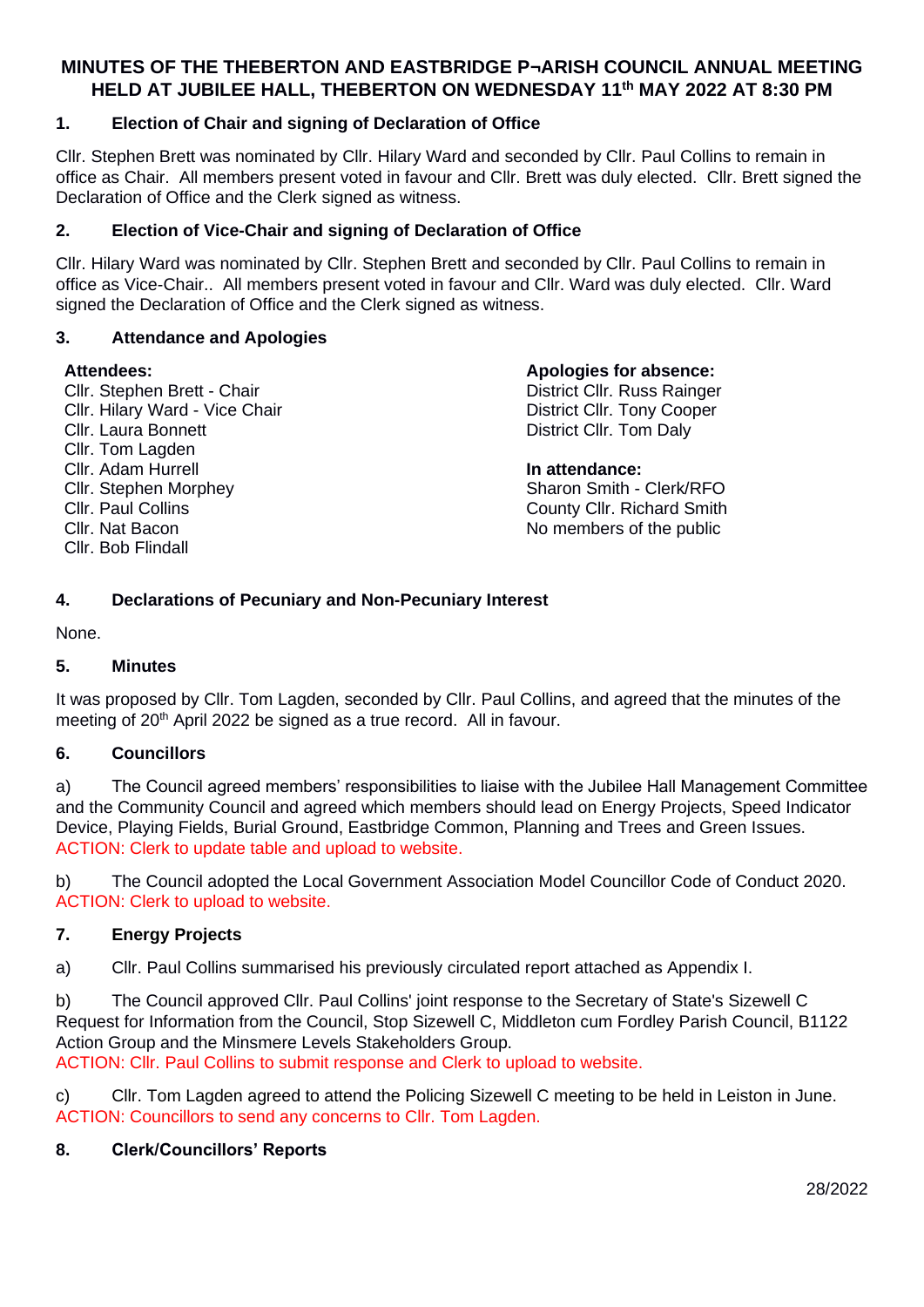a) Platinum Heritage Trail - Cllr Tom Lagden informed the Council that the working party had broadly agreed four strategic locations for the information boards. The locations have been chosen for their ease of gaining permissions to site the boards. Each board will be unique to its location and provide information about four nearby sites on the heritage trail. There will therefore be sixteen locations in total. A limited supply of leaflets will also be provided together with geo-caching at each location. Cllr. Lagden explained that the trail is a legacy project which will take time to get underway but a mock-up of an information board and an outline of the trail will be available at the Platinum Jubilee exhibition in the Jubilee Hall. Cllr. Lagden has arranged a meeting with Leiston Press to discuss the design of the information boards and possible costs but this does not commit the Council to choosing them as a supplier.

ACTION: Cllr. Tom Lagden to circulate the list of trail locations for comments.

b) Eastbridge Burial Ground Shed - Cllr. Stephen Morphey reported that the repairs are almost complete as all that remains is to put roof slates on.

c) Speed Indicator Device - no report due to the short duration since the last report.

d) Police Crime Report - no crimes were reported in March 2022.

e) Playing Fields – the Clerk reported that the Talking Benches are due to be installed shortly. She may call on Councillors to assist with suitable locations. The Clerk said she accepted the donation of a bench from a resident who wishes it to be placed in Theberton playing field. ACTION: Cllr. Tom Lagden to contact resident and inspect bench.

f) Theberton Kissing Gate - Cllr. Stephen Brett reported that he and Cllr. Nat Bacon inspected the gate and decided it will need to be dug out, sand blasted and painted. ACTION: Cllr. Stephen Brett and Cllr. Nat Bacon to progress.

g) Jubilee Well - Cllr. Stephen Brett reported that he spoke to a local landowner who is unsure who owns the well.

ACTION: Clerk to carry out a land registry search.

#### **9. Parish Matters**

The Council agreed to sign the SCC Community Self-Help Agreement for Quiet Lanes' Community Volunteers.

ACTION: Clerk to send to SCC Highways.

#### **10. Finance**

a) The Council noted the latest financial position attached as Appendix II.

b) It was proposed by Cllr. Paul Collins, seconded by Cllr. Hilary Ward, and agreed to authorise the payments listed below. All in favour.

| <b>Details</b>             | Payee                                        | <b>Amount</b> | <b>Power</b>   |
|----------------------------|----------------------------------------------|---------------|----------------|
| Clerk's Salary             | <b>Sharon Smith</b>                          | £323.70       | LGA 1972 s.112 |
| Jubilee Broadband          | Sharon Smith (BT)                            | £31.68        | LGA 1972 s.19  |
| <b>Annual Subscription</b> | <b>Suffolk Association of Local Councils</b> | £145.45       | LGA 1972 s.111 |
| <b>SID Computer Cable</b>  | <b>Paul Collins</b>                          | £21.30        | LGA 1972 s.111 |

#### **11. Correspondence**

The Council reviewed the correspondence received between 13<sup>th</sup> April 2022 and 5<sup>th</sup> May 2022 and agreed to respond to a request for information from a resident of Eastbridge Common.

#### **12. Questions to the Chair/Items for Next Agenda**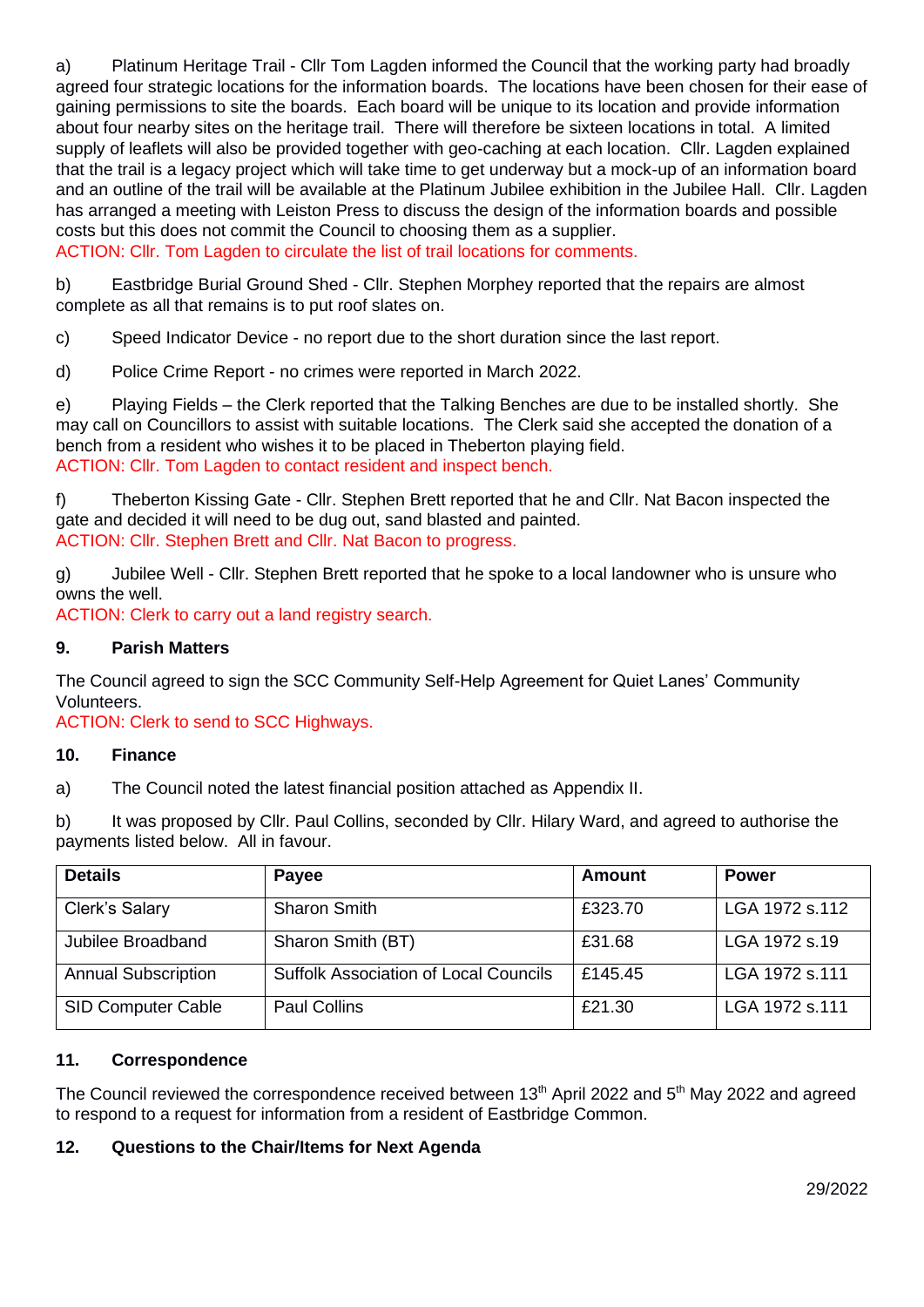a) Cllr. Bob Flindall agreed to be the Council's new representative for the ESC Planning Protocol review. The Clerk asked to attend a virtual meeting with Cllr. Stephen Brett, Cllr. Paul Collins and Cllr. Bob Flindall to discuss the project.

ACTION: Cllr. Paul Collins to send the meeting link.

b) Cllr. Hilary Ward said that the trees on the roadside when exiting Theberton towards Leiston need attention. Cllr. Nat Bacon said the lower branches could be removed to lift the height of the crowns' base. Cllr. Stephen Brett said this would need to undertaken in autumn due to rising sap.

c) Cllr. Hilary Ward asked the Clerk to arrange a further defibrillator training session for residents with the British Heart Foundation.

ACTION: Clerk to contact BHF.

#### **13. Next Meeting**

The Council confirmed the date and time of the next meeting of the Council which is scheduled for Wednesday 8<sup>th</sup> June 2022 at 7:00 pm at Jubilee Hall.

The meeting closed at 9:40 pm.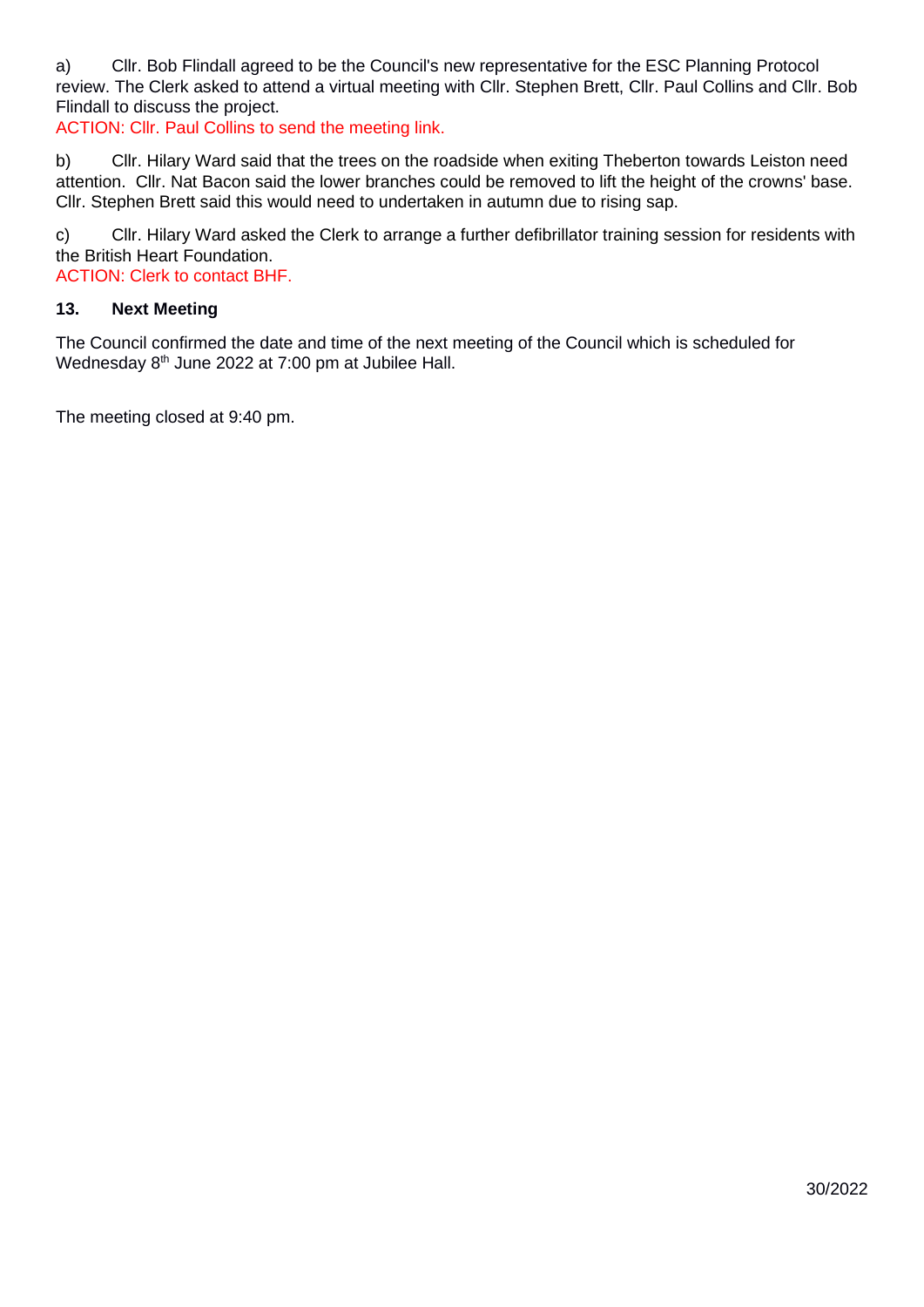# **Appendix I – Energy Projects Report**

# **1 TEAGS – Stop Sizewell C**

The BEIS Nuclear NGO Forum meeting with Greg Hands, BEIS Minister with responsibility for nuclear power, took place on 9<sup>th</sup> May. On the same day the letter from 36 Parish and Town Councils regarding the Secretary of States predetermination statements and changes in ministerial review of the SZC DCO application was presented to BEIS officials for passing on to the Minister.

On the same day, Alison and a number of supporters have demonstrated outside the Aviva AGM at the QE II hall in Westminster regarding their interest in providing finance to SZC through the RAB mechanism. Alison and a few of the supporters are registered to attend the AGM and will try to ask a question of the Aviva board during the shareholders meeting. Our supporters asked two questions of the board and the answers were not clearly no, but they were uncomfortable responding.

We arranged advertising to appear in Westminster and St. James Park tube stations for several weeks as well as "clean" pavement advertising outside the tube stations and the BEIS offices.



Our march on Sunday 15<sup>th</sup> May starts at 10:00 from Victoria Park in Leiston and will go to Sizewell beach where there will be talks by a number of people including Andrew Ramsey, Green Party Co-Leader. Buses back to Leiston are provided.

The "Come Along Together" event at Snape Maltings was very successful with over 260 people attending, at least 70 of whom bought tickets on the night.

Marsh Harrier nests have been found on SZC land where the ground anchor and soil mixing trials are proposed. EDF are in touch with ESC and will submit additional HRA assessments to ESC and SoS for its DCO application. Marsh Harrier nests are also present on Aldhurst Farm reedbed site.

# **2 T&E Parish Council**

No further progress on the Property Price Support Scheme, from an EDF perspective.

The Deed of Obligation meeting with EDF is set for Thursday 12<sup>th</sup> May.

#### **3 Scottish Power DCO Examination**

The SPR decision has been approved. No word on whether a Judicial Review has been requested.

#### **4 Eurolink, Nautilus, Multi-Purpose and ESO Kent Interconnectors**

No further information. Sea Link briefing to be held at Parish Council on  $11<sup>th</sup>$  May.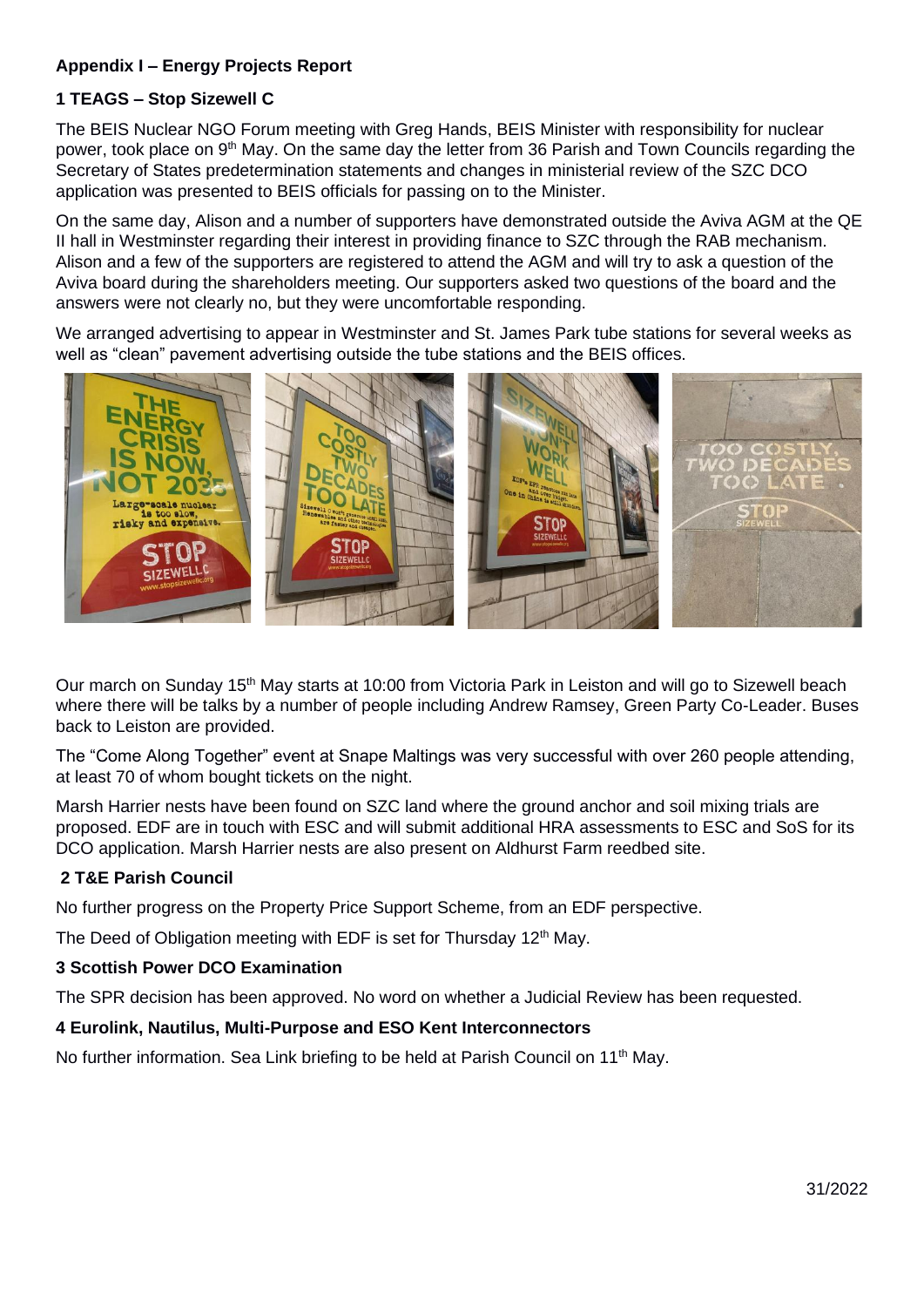# **Appendix II - Financial Position**

# **Financial Position – April 2022**

# **Bank Balances as at 10th March 2022**

| <b>Barclays Current Account</b>                      | £985.99    |
|------------------------------------------------------|------------|
| <b>Barclays Savings Account</b>                      | £21,886.80 |
|                                                      | £22,872.79 |
| <b>Earmarked Reserves</b>                            |            |
| Parish Playing Areas Maintenance and Sinking Fund    | £2,000.00  |
| <b>Burial Ground Shed Roof Fund</b>                  | £650.00    |
| <b>Community Infrastructure Levy</b>                 | £1,259.54  |
| <b>Jubilee Hall Broadband Grant</b>                  | £449.83    |
| Jubilee Hall Broadband Fund                          | £150.00    |
| Platinum Heritage Trail                              | £10,000.00 |
|                                                      | £14,509.37 |
|                                                      |            |
| <b>Bank Balance less Reserves</b>                    | £8,363.42  |
| <b>Payments - March/April 2022</b>                   |            |
| Sharon Smith - Clerk's Salary                        | £257.00    |
| Sharon Smith - Land Registry Title Deeds             | £29.94     |
| Sovereign - Eastbridge Play Maintenance Package      | £17.99     |
| Sharon Smith - Jubilee Hall Broadband                | £31.94     |
| Stephen Brett - Strimmer Fuel                        | £20.00     |
| <b>CAS</b> – Website Hosting                         | £60.00     |
| ICO - Data Protection Fee                            | £35.00     |
| Stephen Morphey - Lawnmower Service                  | £150.00    |
| <b>CAS - Website SSL Certificate</b>                 | £36.00     |
| Sovereign Design Play Systems - Basketball Backboard | £557.00    |
| Leiston Press - Annual Newsletter Printing           | £240.00    |
| <b>SALC - Payroll Services</b>                       | £54.00     |
|                                                      | £1,488.87  |
|                                                      |            |

**Net Balance £6,874.55**